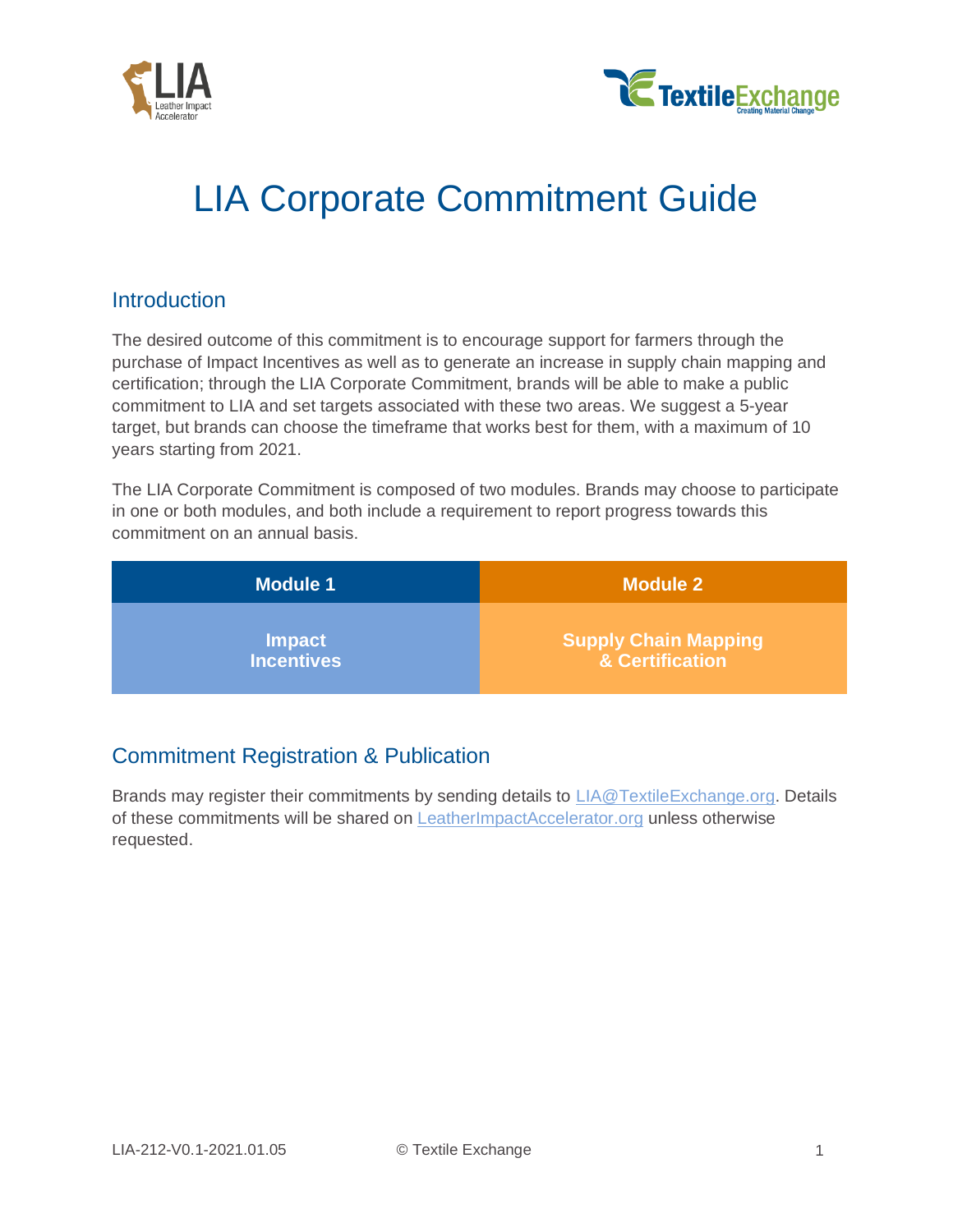

**LIA Corporate Commitment Guide, V#0.1**



# Module 1 – Impact Incentives Commitment

### **1. 100% Incentives Purchase-to-Leather Use Match**

This commitment module requires brands and retailers to commit to purchasing Impact Incentives at an increased amount per year, with a goal of matching 100% of their leather use by the end of a chosen timeframe (**within ten years maximum from 2021**).

#### Example of a 5-year Impact Incentives commitment:

- → **Year 1:** 20% *of annual leather use is matched to Impact Incentives*
- → **Year 2:** 40%
- → **Year 3:** 60%
- → **Year 4:** 80%
- → **Year 5:** 100%

*Download the LIA Calculator to convert your Impact Incentives and determine the percentage* 齿 *(available soon)*

### **2. Report Progress**

All committed brands must report progress towards their LIA Corporate Commitment by completing the leather module of the Textile Exchange Corporate Fiber and Materials Benchmark [\(CFMB\)](https://textileexchange.org/cfmb/) on a yearly basis.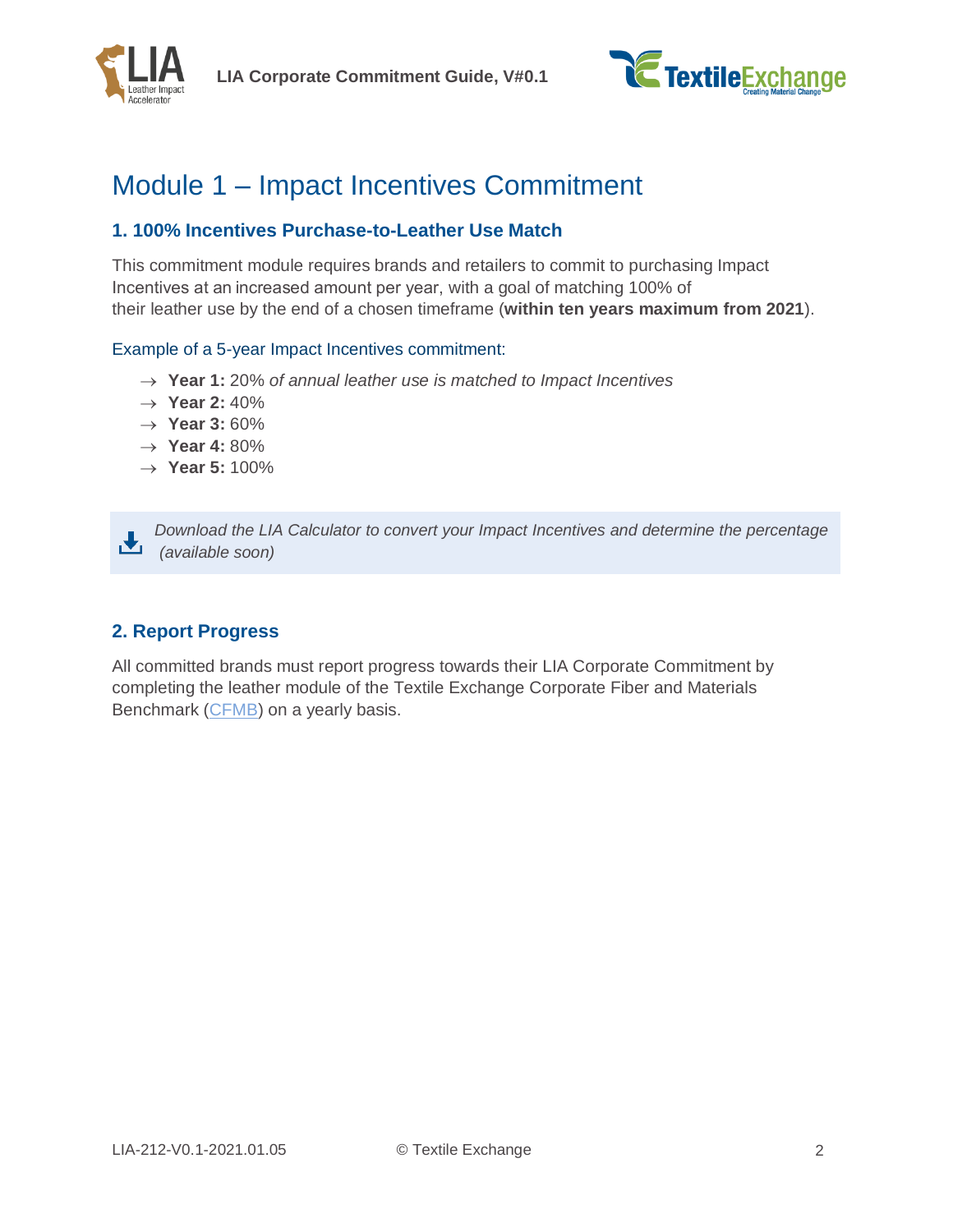



# Module 2 – Supply Chain Commitment

Engage in mapping your leather production supply chain by the end of the selected timeframe **(within ten years maximum)** and confirm that each supplier is certified to a LIA-approved standard for both the environmental and social Leather Production benchmarks.

### **1. Leather Production Supply Chain Mapping**

A supplier is considered to be "mapped" under the LIA corporate commitment if the following information is provided at the minimum:

- 1. Company name
- 2. Address of head office and all production sites
- 3. Contact person and contact details (email and/or telephone number)

### **2. Supply Chain Certification**

A supplier is considered to be "mapped" under the LIA corporate commitment if the following information is provided at the minimum:

#### Example of a 5-year supply chain commitment:

- → **Year 1**
	- 1. Map all **finishing** suppliers.
	- 2. Provide documentation that suppliers in this tier are certified to a standard that meets the Leather Production Environmental Standards Benchmark.
	- 3. Provide documentation that suppliers in this tier are certified to a standard that meets the Leather Production Social Standards Benchmark.
- → **Year 2**
	- 1. Map all **post-tanning** suppliers.
	- 2. Provide documentation that suppliers in this tier are certified to a standard that meets the Leather Production Environmental Standards Benchmark.
	- 3. Provide documentation that suppliers in this tier are certified to a standard that meets the Leather Production Social Standards Benchmark.
- → **Year 3**
	- 1. Map all **tanning** suppliers.
	- 2. Provide documentation that suppliers in this tier are certified to a standard that meets the Leather Production Environmental Standards Benchmark.
	- 3. Provide documentation that suppliers in this tier are certified to a standard that meets the Leather Production Social Standards Benchmark.
- $\rightarrow$  **Year 4** 
	- 1. Map all **beamhouse** suppliers.
	- 2. Provide documentation that suppliers in this tier are certified to a standard that meets the Leather Production Environmental Standards Benchmark.